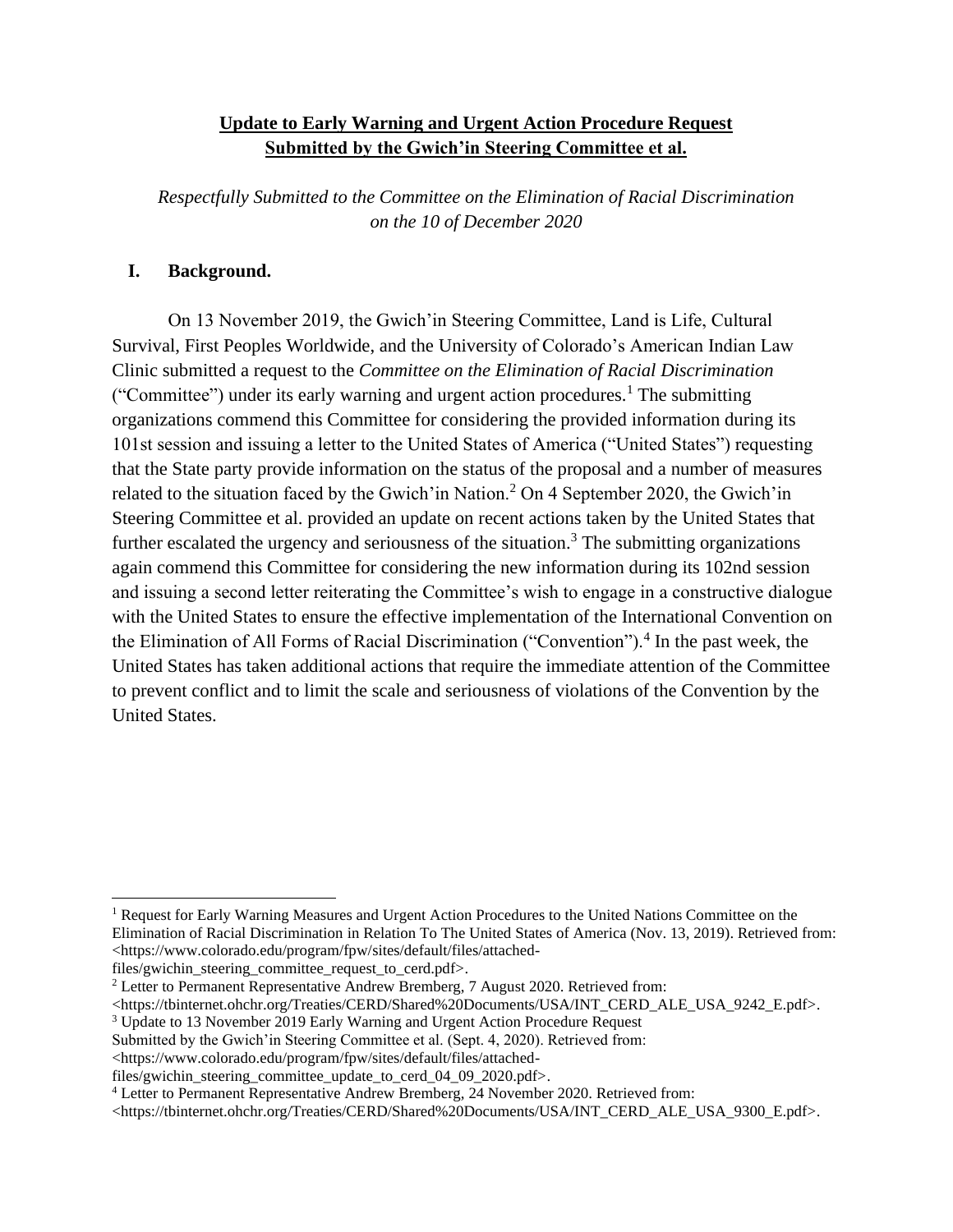## **II. Recent actions by the United States require the immediate action of this Committee.**

On 7 December 2020, the United States announced that a lease sale will take place on 6 January  $2021<sup>5</sup>$  As indicated in the previous update, once the lease sale occurs, it will be nearly impossible for the Gwich'in to invalidate the lease sale and to prevent permanent destruction to the area that they refer to as *Iizhik Gwats'an Gwandaii Goodlit* or *The Sacred Place Where Life Begins*. The United States announced the lease sale with 10 days remaining on the public comment period for the *Call for Nomination*, which is unusual and does not conform to regular practices. Additionally, it only provides 23 days for sealed bids to be received by the United States.<sup>6</sup> This demonstrates the United States' ongoing efforts to fast-track the oil and gas sales without adequate assessment of the impacts of the exploration and development on Indigenous rights and the environment and without adequately consulting with or obtaining the free, prior and informed consent of the Gwich'in and other impacted Indigenous Peoples.

In addition to the lease sale, the United States is rushing to approve seismic exploration of roughly 451,000 acres in the Coastal Plain, as well as an additional 92,000 acres of land within a neighboring area of the Refuge.<sup>7</sup> On 23 October 2020, the United States released a plan of operations for seismic exploration, allowing for only a two-week public comment period.<sup>8</sup> The exploration includes the use of 90,000 pound trucks sending vibrations into the ground and can have serious, immediate and lasting impacts on land and resources that the Gwich'in rely on to sustain their way of life including denning polar bears, the fragile tundra and the Porcupine Caribou.<sup>9</sup> Seismic expiration is so destructive that the land still bears scars from activity that took place 40 years ago.<sup>10</sup> Despite the rushed process and the public comment period occurring at the same time as the national elections, the United States received over 80,000 public comments expressing opposition to the seismic exploration. Despite this, on 8 December 2020, the United States took the next step in approving the permit, by publishing a *Proposed Incidental Harassment Authorization for Polar Bears in the Arctic Refuge*, stating that activities could begin as soon as 21 January  $2021$ .<sup>11</sup>

<sup>5</sup> *Notice of 2021 Coastal Plain Alaska Oil and Gas Lease Sale and Notice of Availability of the Detailed Statement of Sale*, 85 Federal Register 78,865 (Dec. 7, 2020). Retrieved from: <https://www.govinfo.gov/content/pkg/FR-2020-12-07/pdf/2020-26788.pdf>.

<sup>6</sup> *Id.*

<sup>7</sup> *Marsh Creek East Seismic Exploration* (Oct. 23, 2020). Retrieved from: <https://eplanning.blm.gov/eplanningui/project/2003258/510>.

<sup>8</sup> Xiang Chiang-Waren, *The Public Gets Just Two Weeks to Weigh In on Seismic Testing in the Arctic Refuge*, AUDOBON (Oct. 30, 2020), https://www.audubon.org/news/the-public-gets-just-two-weeks-weigh-seismic-testingarctic-refuge.

<sup>9</sup> *Id*.

<sup>&</sup>lt;sup>10</sup> Henry Fountain, *White House Releases New Plan for Seismic Tests in Arctic Refuge*, N.Y. TIMES (Oct. 23, 2020), https://www.nytimes.com/2020/10/24/climate/anwr-seismic-tests-arctic-refuge.html.

<sup>11</sup> *Marine Mammals; Incidental Take During Specified Activities; Proposed Incidental Harassment Authorization for Polar Bears in the Arctic National Wildlife Refuge, Alaska*, 85 Federal Register 79, 082 (Dec. 8, 2020). Retrieved from: <https://www.govinfo.gov/content/pkg/FR-2020-12-08/pdf/2020-26747.pdf>.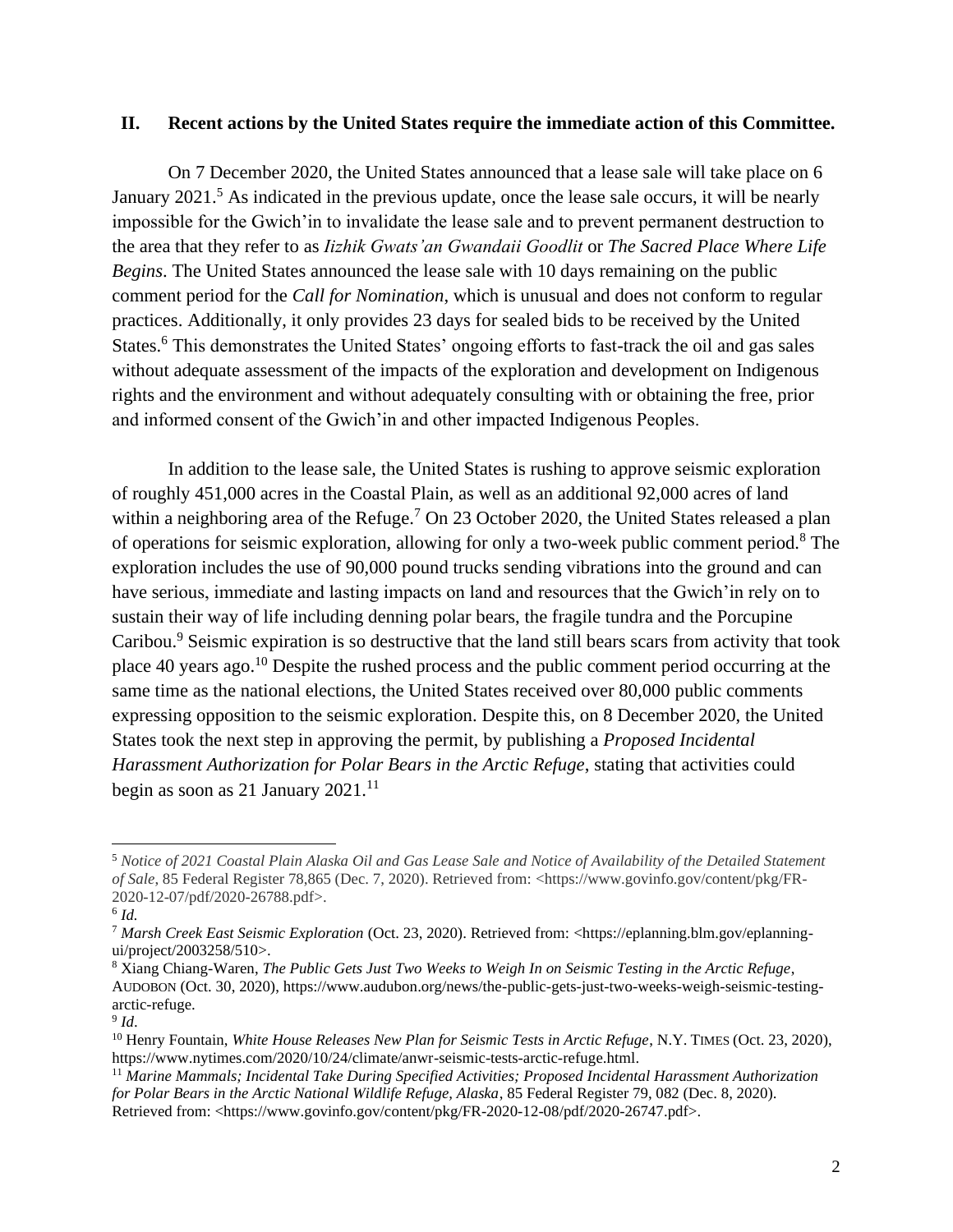The United States is fast-tracking the upcoming lease sale and seismic permit approval due to the upcoming transition of administrations.<sup>12</sup> The incoming Biden administration will take office on 20 January 2021 and has already stated that it opposes oil and gas exploration and development in the Refuge.<sup>13</sup> The outgoing Trump administration's efforts to rush this development represents a pattern of serious, massive, and persistent discrimination towards Indigenous Peoples and presents an immediate threat to the health, safety, and security of the Gwich'in. Now, more than ever, it is critical that this Committee take steps to prevent further violations of the Convention.

## **III. The Committee must intervene immediately to avoid further conflict and prevent severe violations of the Convention by the United States.**

Given the severe harm that would result from the United States' actions, the submitting organizations humbly request that the Committee immediately intervene and elevate the matter by undertaking the following actions:

- (a) Send a follow-up letter to the United States urging them to halt the planned January lease sale and seismic permit approval until responding to this Committee's requests for additional information;
- (b) Request that the United States respond to the Committee's previous letters no later than 31 December 2020;
- (c) Request that the Secretariat collect information from field presences of the Office of the High Commissioner of Human Rights and specialized agencies of the United Nations, national human rights institutions, and non-governmental organizations on the situation under consideration; and,
- (d) Adopt a decision including the expression of specific concerns, along with recommendations for action, addressed to:
	- (i) The United States;
	- (ii) The Special Rapporteur on contemporary forms of racism, racial discrimination and xenophobia and related intolerance, the Special Rapporteur on the situation of

<sup>&</sup>lt;sup>12</sup> Tegan Hanlon, *Trump Rushes To Lock In Oil Drilling In Arctic Wildlife Refuge Before Biden's Term*, NPR (Dec. 3, 2020), https://www.npr.org/2020/12/03/942052004/trump-administration-sets-last-minute-oil-lease-sale-forarctic-wildlife-refuge.

<sup>&</sup>lt;sup>13</sup> The Biden Plan for a Clean Energy Revolution and Environmental Justice, BIDEN FOR PRESIDENT, https://joebiden.com/climate-plan/# (last visited Nov. 13, 2020).